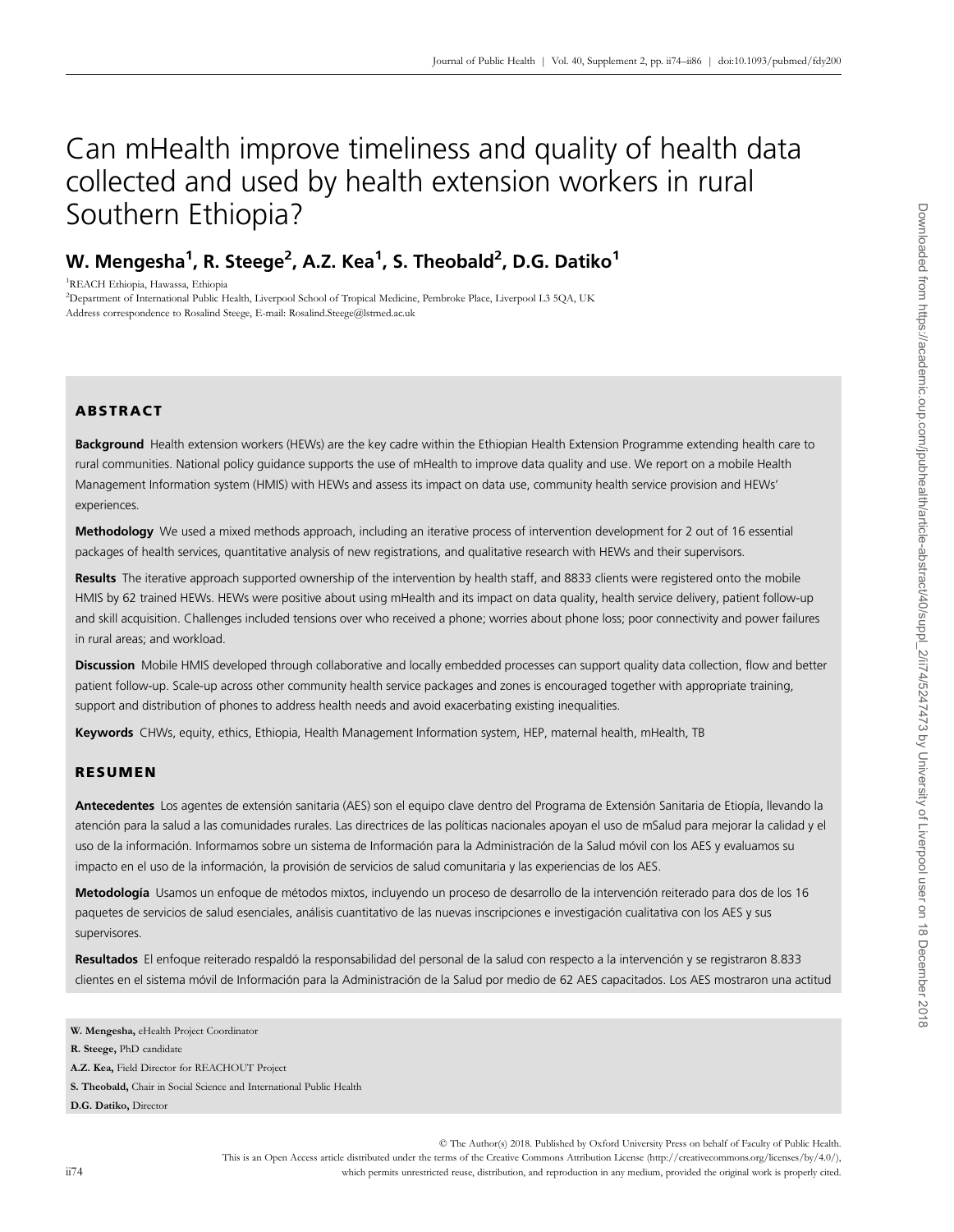positiva en cuanto al uso de mSalud y su impacto en la calidad de los datos, la prestación de los servicios de salud, el seguimiento con el paciente y la adquisición de capacidades. Los desafíos incluyeron conflictos con respecto a quién recibió un teléfono, preocupación por perder dicho aparato, los apagones, conectividad y el volumen de trabajo.

Debate El sistema móvil de Información para la Administración de la Salud integrado, desarrollado mediante procesos de colaboración e inserción en el marco local, puede respaldar la recolección y el flujo de datos fidedignos y un mejor seguimiento con el paciente. Se alienta la ampliación transversal con otros paquetes de servicios para la salud comunitaria y zonas, junto con la capacitación adecuada, el respaldo y la distribución de teléfonos para abordar las necesidades de salud y evitar incrementar las desigualdades existentes.

Palabras clave mSalud, género, agentes de extensión sanitaria, ética, Etiopía, sistema de Información para la Administración de la Salud, salud materna, tubérculo, y comunidades.

## RÉSUMÉ

Contexte Les agents de vulgarisation sanitaire (AVS) sont le cadre clé du programme éthiopien de vulgarisation sanitaire qui étend les soins de santé aux collectivités rurales. L'orientation stratégique nationale appuie l'utilisation de santé mobile pour améliorer la qualité et l'utilisation des données. Nous présentons des évidences sur un système mobile de gestion de l'information sur la santé avec les AVS et évaluons son incidence sur l'utilisation des données, la prestation de services de santé communautaires et l'expérience des AVS.

Méthodologie Nous avons utilisé une approche à méthodes mixtes, y compris un processus itératif d'élaboration d'interventions pour 2 des 16 forfaits de services de santé essentiels, une analyse quantitative des nouvelles homologations, et une recherche qualitative avec les AVS et leurs superviseurs.

Résultats L'approche itérative appuyait la prise en charge de l'intervention par le personnel de la santé, et 8 833 clients étaient inscrits au système mobile de gestion de l'information sur la santé par 62 AVS formés. Le recours à la santé mobile ainsi que son incidence sur la qualité des données, la prestation des services de santé, le suivi des patients et l'acquisition de compétences était favorisé par les AVS. Les difficultés comprenaient des tensions par rapport à qui recevait le téléphone, des inquiétudes au sujet de la perte du téléphone, les pannes de courant, la faible connectivité et la charge de travail.

Discussion Un système mobile de gestion de l'information sur la santé mis au point grâce à des processus collaboratifs et intégrés localement peut appuyer la collecte et l'acheminement de données de qualité ainsi qu'un meilleur suivi des patients. On encourage l'expansion à d'autres forfaits et zones de services de santé communautaires, ainsi que la formation, le soutien et la distribution appropriés de téléphones pour répondre aux besoins de santé et éviter d'exacerber les inégalités existantes.

Mots clés santé mobile, agents de vulgarisation sanitaire, étique, Éthiopie, système de gestion de l'information sur la santé, santé maternelle, tuberculose, genre et collectivités.

## Introduction

To ensure universal access to primary health care at community level, Ethiopia launched its flagship health programme known as the Health Extension Programme (HEP) in  $2003<sup>1,2</sup>$  $2003<sup>1,2</sup>$  $2003<sup>1,2</sup>$  $2003<sup>1,2</sup>$  $2003<sup>1,2</sup>$  The programme was designed to provide equitable access to primary health care by bringing services to the community. Female community health workers, referred to as health extension workers (HEWs), are the key cadre deli-vering the HEP packages of services.<sup>[1](#page-8-0),[3](#page-8-0)</sup> They are recruited from the local community, which is shown to improve relationships within communities, $3-5$  $3-5$  $3-5$  have completed school until at least grade 10, and received training for 1 year to

provide community-based services.<sup>[6](#page-8-0)</sup> HEWs work at health posts based in 'kebeles' (the smallest administrative unit). Two HEWs are assigned in each kebele with an average population of 5000 people (~1000 households). They devote 75% of their time to making house-to-house visits.<sup>[3](#page-8-0)</sup>

Tuberculosis (TB) and poor maternal health (MH) outcomes contribute to high levels of morbidity and mortality in Ethiopia<sup>[2](#page-8-0)</sup> and therefore are national public health priority areas included as two of the 16 packages delivered by HEWs. Since the implementation of HEP, coverage of health services has improved. Maternal delivery coverage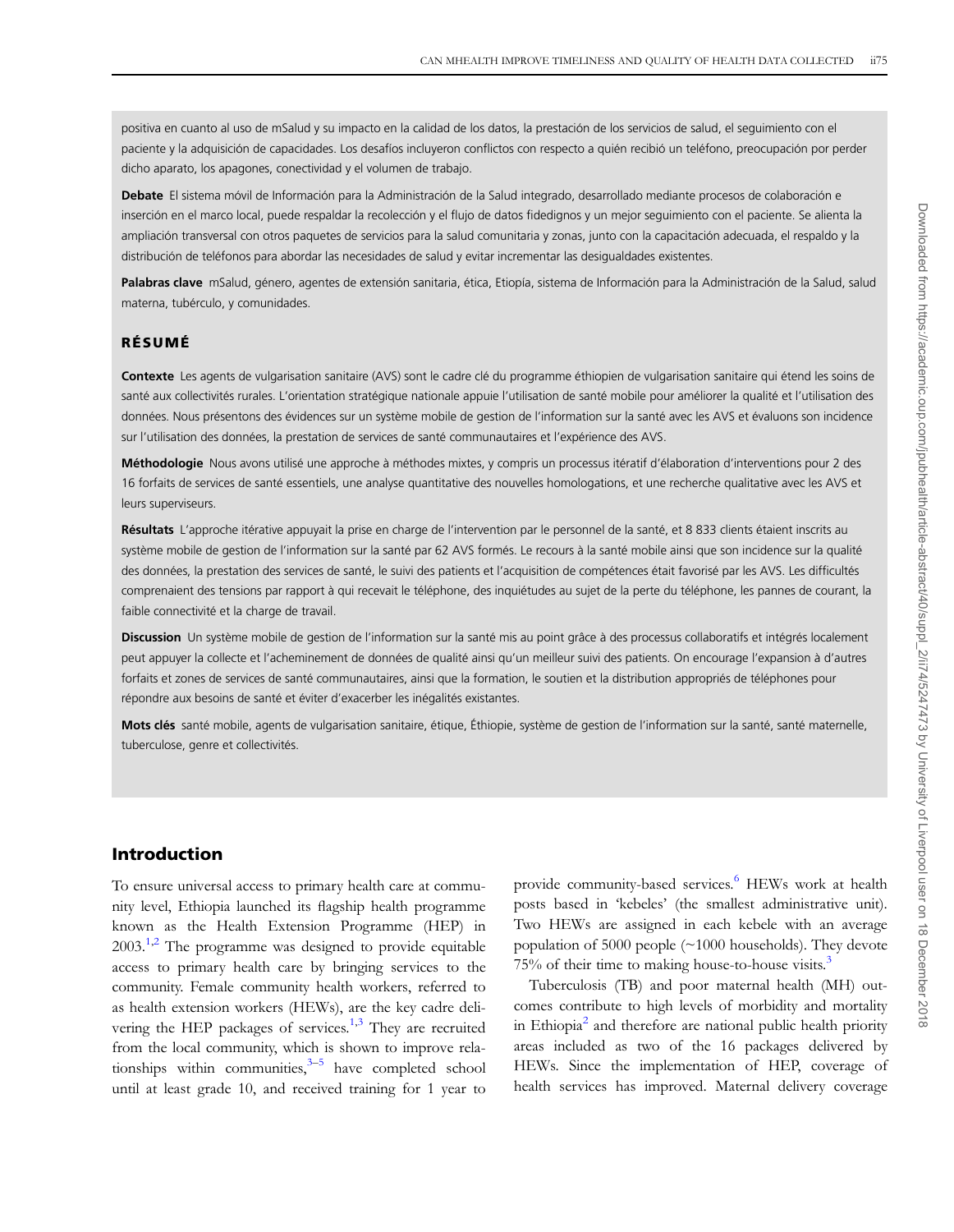rates reached 72.7% and the TB detection rate reached 61.3% in  $2016$ .<sup>[7](#page-8-0)</sup> Improving MH outcomes and effective TB care requires early identification and follow up, linkage to community or facility-based services, and improved data use, which can be acted upon to support more equitable service delivery.

HEWs use the Health Management Information system (HMIS) to collect data at the health post, which are routinely fed up to the health centre for validation, compilation and further reporting.<sup>6</sup> These data are used to track health outcomes and plan the use and allocation of resources at community level. The HMIS relies on paper-based reports, transported upwards from health posts to health centres and higher levels. Key challenges to the HMIS include delays in reporting, incompleteness or inconsistency of data, inadequate data collection tools and poor monitoring systems. This results in poor data use, delays in patient follow-up, inability to take timely action and missed opportunities for responsive planning.

In 2012, the Ethiopian Ministry of Health developed a mobile Health (mHealth) (eHealth refers to the use of ICT, especially (but not only) the Internet to enable health and health care. $8 \text{ m}$  Health is the use of mobile phones and any other communication devices for health services.) strategy providing a framework for action. $6,9$  $6,9$  $6,9$  The framework discusses how HEWs, being the first port of call for remote and rural populations, should be the drivers for the first mHealth roll out phase.<sup>[9](#page-8-0)</sup> The expectation is that improving data collection and reporting by HEWs will improve the quality and timeliness of data for local decision-making, and consequently increase accountability, transparency and redress inequities in the health system.<sup>9</sup>

In response to the mHealth strategy and to the central role of HEWs in providing more equitable and responsive health services, we designed and implemented an integrated mHealth intervention (The intervention was part of a programme funded by the International Development Research Centre (IDRC) and called Strengthening Equity through Applied Research Capacity Building in eHealth (SEARCH). The SEARCH project ran from 2014 to 2017 and built on prior work that began in 2010 under the TB REACH project implemented by REACH Ethiopia.) using mobile phones to support timely capture of quality data by HEWs to improve the effectiveness and equity of primary health care service provision. $2,10$  The aim of the present study was to assess the impact of the intervention on quality of data collection and reporting for TB and MH, as well as to examine experiences of HEWs using the technology.

#### Methodology

The study was a mixed method evaluation. Data were collected via three complementary processes: learning from the iterative process of intervention development and problem solving; quantitative data tracking on the coverage and uptake of the mobile HMIS; and qualitative data collection to examine the impact the technology had on HEWs' experiences.

#### The intervention

The project was conducted in Sidama zone, Southern Ethiopia, a densely populated zone with  $\sim$ 3.5 million people<sup>6,10</sup> and ran from July 2013 to July 2017. The population level access to mobile phones is improving and most health workers and policy makers own their own phones. There is adequate mobile connectivity in the area (though it can suffer connectivity failures) and most health facilities have a power supply. The project was implemented in six Primary Health Care Units (PHCU) based in six districts, with a minimum of four and a maximum of seven health posts each. They were selected based on their patient load, and via discussion with health system stakeholders. We identified health facilities that had problems with the HMIS and patient follow-up.

Prior to the intervention, HEWs relied on a paper-based HMIS. Informed by a baseline analysis, $6 \text{ we designed and}$  $6 \text{ we designed and}$ established a mobile HMIS for HEWs to register clients for TB and MH services using mobile smartphones. The intervention involved providing smartphones to health workers (HEWs, heads of health centres and focal persons from the district and zonal levels), with a preloaded data entry platform, via an adapted CommCare platform $11$  (see Appendix [4](#page-9-0)). The mobile HMIS intervention was implemented alongside the existing paper-based HMIS. Programme managers, health workers and HEWs were trained on TB and MH, data collection and entry onto the platform; how to use the reminder text messages and client follow-up.

The mobile HMIS was developed in close collaboration with the Ministry of Health and using the Ethiopian mHealth strategy as a guiding framework. The use of open standards and open source software system enabled more seamless and secure integration within existing HMIS formats and data flow. A total of 97 smartphones were distributed to HEWs, and eight computers to health centres in the implementation districts. Sensitization and training was conducted with 126 stakeholders at different levels of the health system—including focal persons for TB, MH and HMIS, HEW supervisors, heads of health centres, districts and all 62 HEWs from the PHCUs. Data entered was anonymized and uploaded to a central database accessible at different levels.

The mobile HMIS enables HEWs to register clients directly onto the mHealth platform. For each client, data are captured about sociodemographic details, symptoms and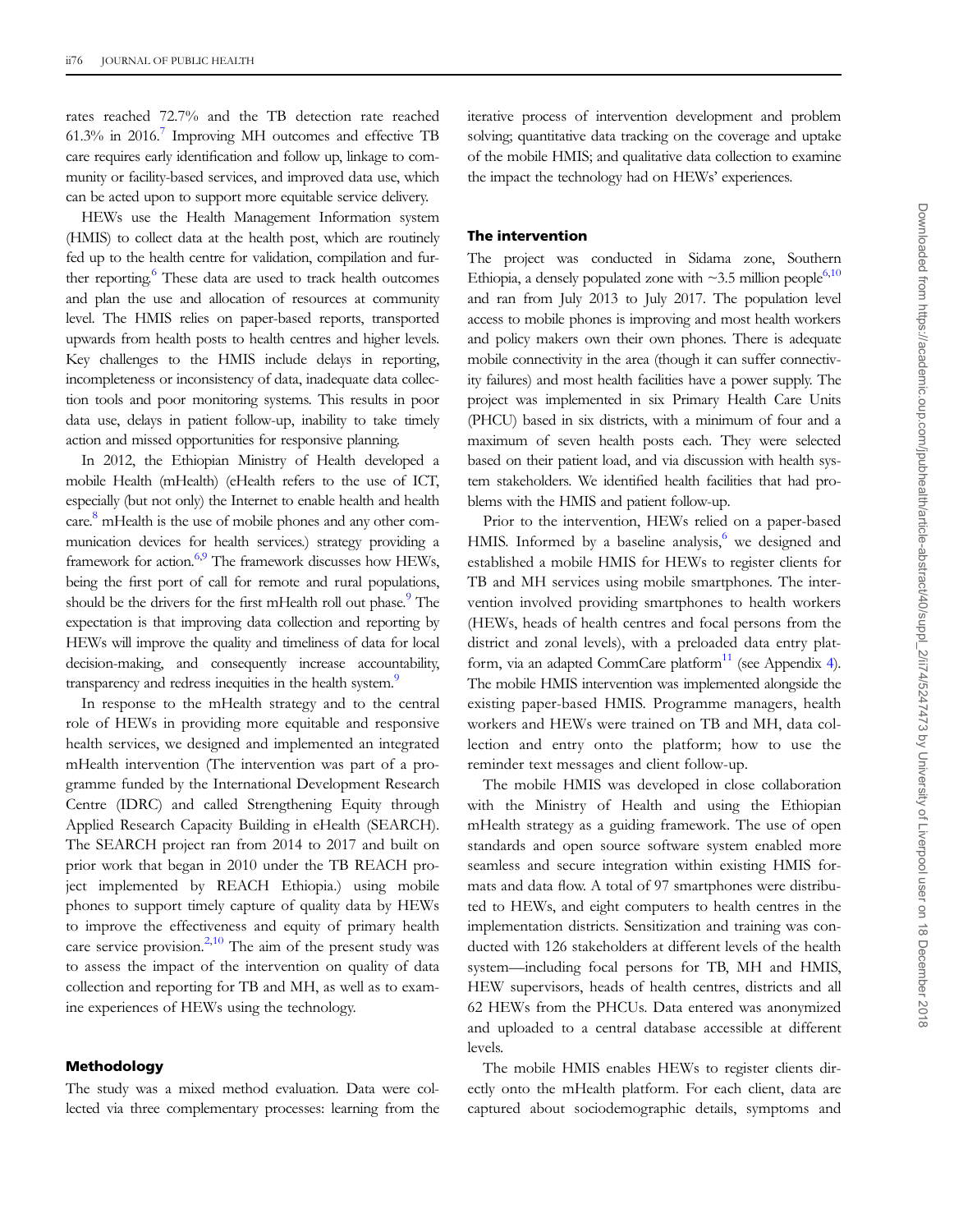duration, laboratory results, treatment, follow up and outcomes (for TB clients) and information on gravidity, parity, gestational age, laboratory examination for ANC, delivery and its outcome and post-natal care (for MH clients). To ensure completeness of data, inbuilt data validation was included so that fields cannot be left blank.

Data was stored and uploaded to the cloud when network connection was available and immediately synchronized to the HMIS. This helped supervisors and heads of health centres track and analyse data. Reminder messages were sent to HEWs and programme focal persons with the aim of reducing the number of patients who may be lost to follow up (Fig. 1). The messages included reminders for ANC or TB laboratory tests and due dates for delivery. A minimum of three messages were sent per client.

#### Methods

#### Iterative learning

The intervention had a strong focus on training and sensitization to lay the foundation for sustained positive change among female HEWs. An engagement strategy was used to ensure ongoing communication and problem solving, for example, through the setting-up of a technical working group and district and catchment level meetings. Regular activities enabled dialogue and feedback on ongoing challenges and opportunities emerging from the project, including:

- Training and sensitization workshops with health workers and key stakeholders to create awareness of the project aim and related processes.
- Regular supportive supervision of HEWs alongside a review of their activities.
- Ongoing stakeholder meetings held at all levels of the intervention in the community.
- Regular HEW meetings to discuss the project, share experiences and highlight ways to improve project performance.



Structured notes were taken from these different interactions, which were used to frame and support our analysis (see Appendix [1](#page-9-0)).

#### Quantitative tracking of impact

The maternal health and TB registration data captured via smartphones were immediately available for analysis once uploaded to the main server and was tracked from December 2015 to July 2017. The anonymized data were routinely downloaded by the IT professional of the project (W.M.), exported to an excel sheet, and then checked and analysed to monitor numbers of new registrations and alert messages sent. These data were cross checked with the existing paper-based HMIS for regular updates, completeness, the number of follow-up messages received, and action was taken to ensure follow up if needed. Server-based and paperbased data were used to evaluate mHealth activity. When network problems arose, the paper register was used to fill gaps.

#### Understanding HEW experiences

Qualitative methods included face-to-face semi-structured interviews  $(n = 19)$  and focus group discussions (FGDs)  $(n = 8)$  with a mix of HEWs, supervisors and community leaders (Table [1\)](#page-4-0). Interviews were conducted in four of the intervention districts purposively selected for variation in geographic location and performance.

Interview topic guides addressed if and how smartphones helped or hindered the HEWs' role; use of the phones outside of work; and changes in relationships between and among health staff since the introduction of the smartphones. A female research assistant, fluent in Sidamigna (local dialect) was recruited and trained over two days. The lead qualitative researcher (R.S.) was present during the interviews to clarify any questions or concerns. Interviews were conducted at health posts and health centres within private areas, at a time convenient to the respondents. Following informed consent, interviews were recorded using digital Dictaphones.

The recordings were transcribed verbatim and translated to English by experienced researchers. The quality of translation was checked by a member of REACH Ethiopia (A.Z. K) using sample transcripts. Transcripts were read and reread by the lead researcher (R.S.), informing the development of codes for analysis, identifying emerging themes and areas for further exploration through the iterative development of a coding framework in NVivo. $12,13$ 

#### Ethics statement

Ethical approval was given from the Federal Ministry of Science Fig. 1 Flow diagram of the intervention process. The same of the intervention process. The same of the intervention process. The same of the intervention process. The same of the intervention process. The same of the inter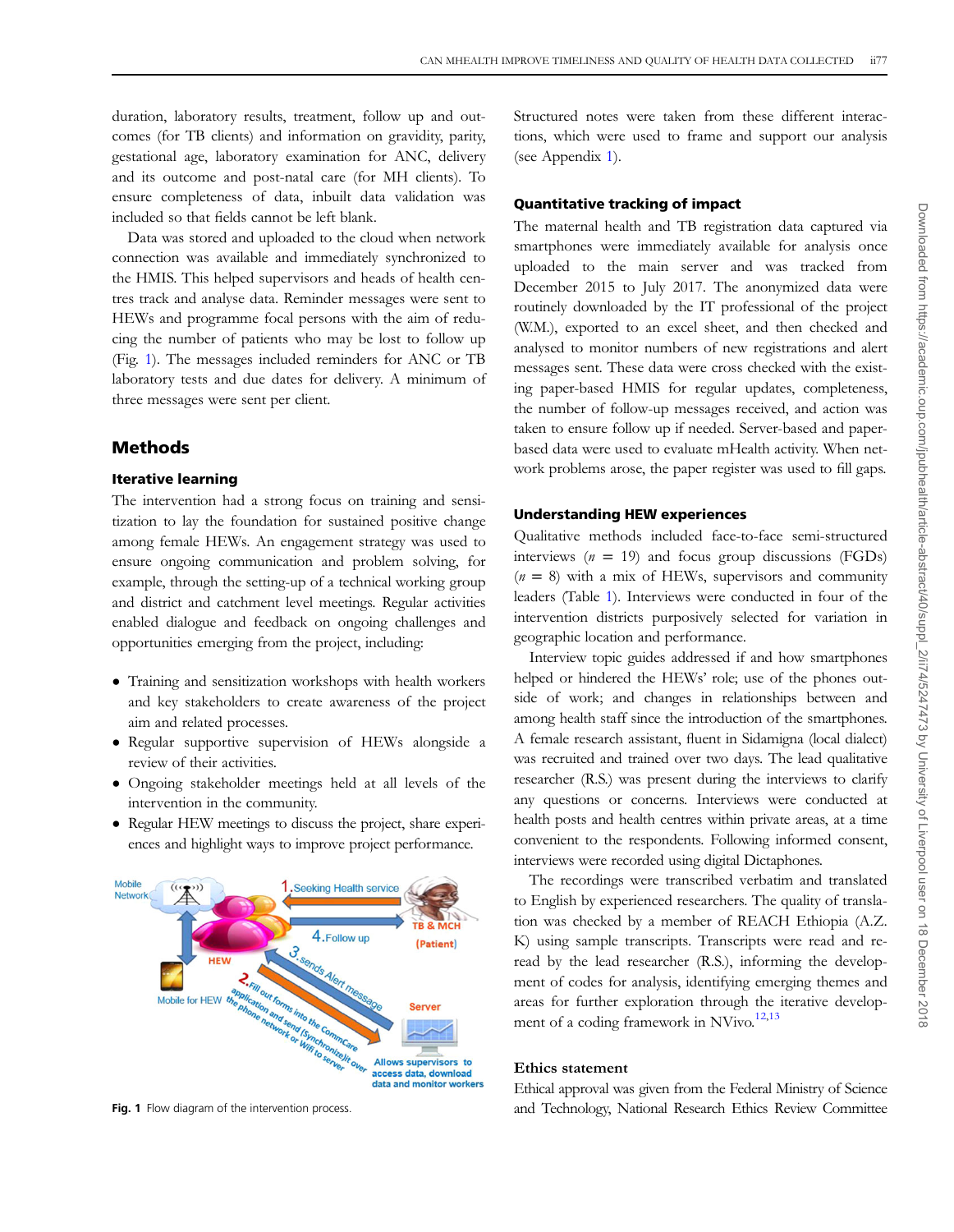| District participant  | District 1                                          | District 2                                                       | District 3                                     | District 4                                          |
|-----------------------|-----------------------------------------------------|------------------------------------------------------------------|------------------------------------------------|-----------------------------------------------------|
| <b>HEW</b>            | $2 \times$ IDIs (Female)<br>$1 \times$ FGD (Female) | $3 \times$ IDIs (Female)<br>$1 \times$ FGD (Female) <sup>a</sup> | $4 \times$ IDIs (Female)                       | $5 \times$ IDIs (Female)<br>$1 \times$ FGD (Female) |
| <b>HEW</b> supervisor | $1 \times$ IDI (Female)<br>$1 \times$ IDI (Male)    | $1 \times$ IDI (Male)<br>$1 \times$ FGD (Male) <sup>b</sup>      | $1 \times$ IDI (Male)<br>$1 \times$ FGD (Male) | $1 \times$ IDI (Male)<br>$1 \times FGD$ (Male)      |
| Community leaders     | $1 \times$ FGD (Male)                               | $1 \times$ FGD (Male)                                            | $1 \times$ FGD (Male)                          | $1 \times$ FGD (Male)                               |

<span id="page-4-0"></span>Table 1 Qualitative interviews conducted by participant, district and sex

 $FGD = focus group discussion; IDI = in depth interview.$ 

<sup>a</sup>Merged with participants from District 3.

<sup>b</sup>Merged with participants from District 1.

in April 2014. A support letter was obtained from Regional Health Bureau to conduct the interviews. Written informed consent was obtained from the participants of the study.

## Results

#### Increased accountability

Accountability occurs at different levels within the health system; from the HEWs to the communities they serve; from the supervisors to the HEWs; and from the supervisors and colleagues at the health centre to the district and regional level. The iterative approach taken ensured buy-in from all stakeholders and a sense of responsibility to account for one's actions. This led to interest and accountability in the mobile HMIS, evidenced by continued discussion and engagement at various meetings throughout the project (see Appendix [1](#page-9-0)). Data can now be collected in real-time and is accessible throughout all levels of the health system through different reports and dashboards (see Appendices [2](#page-10-0) and [3](#page-11-0) for more information on reporting and information flow). Interviews with stakeholders suggest that this aided decision making and has helped create stronger links with policy makers for action.

It helps to hold clients' information, to disseminate the necessary information from top to bottom and vice versa, it also helps for decision making purposes by relying on the data, to track the progress of the service and it also helps as a reminder to give service... [Supervisor, IDI]

Supervisors, who also receive the alert messages, indicated that the alerts encourage their active participation in patient follow-up and community leaders expressed a wish to receive the phones to aid follow-up in communities.

There is good motivation toward [the HEWs'] work. Additionally, when they receive the message alarm for a particular woman after entering data in mobile, they feel great satisfaction. This is common not only for health extension workers but also us. [Supervisor, FGD]

It is advisable to provide the mobile phone for all of us to give more services for pregnant women as well as for the community. [Community leader, FGD]

HEWs reported the mHealth system improved in the speed of preparing and delivering messages to their clients. The use of smartphones for prompting appointments was triangulated with similar responses from health professionals. Health-centre heads and kebele administrators indicated that use of smartphone reminders, if extended to kebele administrators, may reduce the number of nonattendees at clinical appointments. The main challenges reported by all respondents was the lack of internet connectivity and power failures in rural areas. These issues were solved by supervisors travelling to nearby areas with the mobiles where connectivity and power could be reached.

#### Registrations and population reached

Prior to the project intervention, only paper-based recording and reporting existed; while delays and inconsistencies in reporting were common. Compared to the baseline, data on TB and maternal health have improved in accuracy, completeness and timeliness, as confirmed by multiple respondents.

There is an improvement in data quality as compared to previous years. ……[P]reviously when pregnant woman come to first/second visit of antenatal care, we register her information and wait several days without reporting [her]. But now we report daily performance within 2–3 h to multiple sites…This also helps to avoid data fallacy/wrong reports…and avoid missing to report. [HEW, FGD]

The data quality is improving for instance, when they feed data and miss something it is difficult to continue to the next steps unlike in hard copies. [Supervisor, FGD]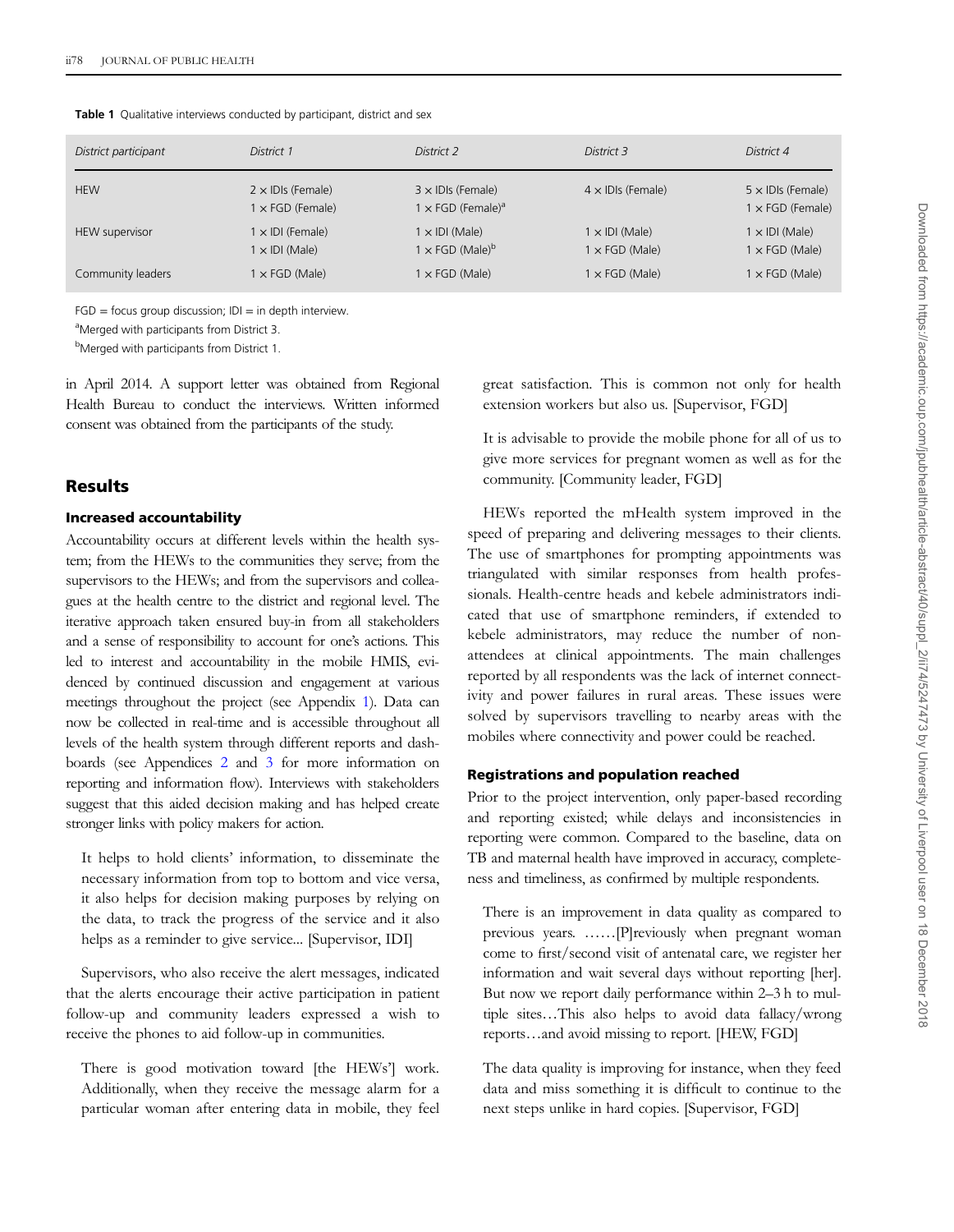In past years, we were giving report to woreda [district] without performing the actual work in that particular kebele and this was cheating the community. But now this mobile helps to keep and report actual work that is done. [Community leader, FGD]

The 62 HEWs involved in the project worked with over 200 000 rural women and men. This population benefited from more targeted health services resulting from higher quality and more timely use of data collected. Increases were observed in the number of pregnant women identified, presumptive cases referred, and TB cases detected over time, resulting in improved follow-up and increased service uptake. The number of clients registered for skilled delivery increased every reporting period (Table 3), demonstrating increased enrolment in the system.

There are differences over time in numbers of ANC visits scheduled through the mHealth system. These discrepancies in reporting can be attributed to the fact that some pregnant women may not reach ANC4, possibly due to delayed initiation of ANC and delivery before reaching the fourth visit. In addition, some woman who do not follow ANC still deliver at health facilities. Qualitative research with HEWs and supervisors also revealed variations in reporting due to the nomadic nature of people in some districts, improved family planning services and reduced falsification of data. Collectively these can explain improvements in the accuracy of this measure and decreases in registrations for ANC and delivery as shown from baseline (Table 2) to endline (Table 3).

Yes, there is a reduction in the performance especially institutional delivery…The reason for this is most people in our kebele…frequently move around…and, there is a tendency to inflate reports. There is a change in attitude following the start of using this mobile. The data being fact makes the number reported less. [Supervior, FGD]

We faced a problem after we began using this technology. The health centre head and kebele focal asked that reason for the decline of our kebele antenatal care performance. If the coverage of family planning is high, it is obvious that the antenatal coverage is low. We informed them the reason behind for the decline of the service is due to the improvement of data quality. [HEW, IDI]

#### Alert messages

At baseline, health officials did not receive alert messages. Registration onto the mHealth platform triggers alert messages so HEWs can follow up with clients and reduce those who are lost to follow-up. About 2 700 alerts had been sent for MCH and 500 for TB by the end of July 2017 (Table 4).

Follow-up alerts may directly benefit patients who may have otherwise been lost to follow-up due to health system challenges (no follow up/poor record keeping) or inequities that prevent access to care (by disability, geography, gender inequities and/or financial constraints). Qualitative interviews revealed that the follow up alerts that serve as reminders to the HEWs (and their supervisors) enable them to follow up with clients in a timely fashion, promoting equitable and responsive continuity of care.

The mobile phone is helping us to give pregnant women the necessary continuity of care such as antenatal care…It decreases…dropout rate. [Supervisor, FGD]

After training and handling this mobile I followed many mothers through mobile message and this makes me so happy. Because previously there were occasions where I

Table 2 Sidama zone (intervention zone) report at baseline (July 2013– June 2014)

| Module                 | July '13-<br>Sept '13 | Oct '13-<br>Dec '13 | Jan '14-<br>March '14 | April '14–<br>June '14 | Total       |
|------------------------|-----------------------|---------------------|-----------------------|------------------------|-------------|
| <b>ANC</b><br>TB cases | 1092<br>66            | 1083<br>78          | 1050<br>72            | 1060<br>38             | 4285<br>254 |
| Delivery               | 465                   | 554                 | 699                   | 723                    | 2441        |

Table 3 Sidama zone (intervention zone) cumulative report during the project period (December 2015–July 2017)

| Module               | Dec '15-<br>April '16 | Dec '15-<br>Sept '16 | Dec '15-<br>Feb '17 | Dec '15-<br>July '17 |
|----------------------|-----------------------|----------------------|---------------------|----------------------|
| ANC.                 | 1009                  | 2072                 | 2132                | 2409                 |
| TB cases             | 190                   | 173                  | 295                 | 333                  |
| TB symptomatic cases | 157                   | 455                  | 486                 | 510                  |
| Delivery             | 981                   | 1909                 | 2590                | 2635                 |
| Post-natal care      | 901                   | 1098                 | 2076                | 2410                 |
|                      |                       |                      |                     |                      |

Table 4 Total number of text alerts received by the HEW, for maternal health and TB services by district at project endline

|       | No. of ANC  | No. of Skilled       | $No.$ of $TB$ |
|-------|-------------|----------------------|---------------|
|       | alerts sent | delivery alerts sent | alerts sent   |
| Total | 1236        | 1464                 | 500           |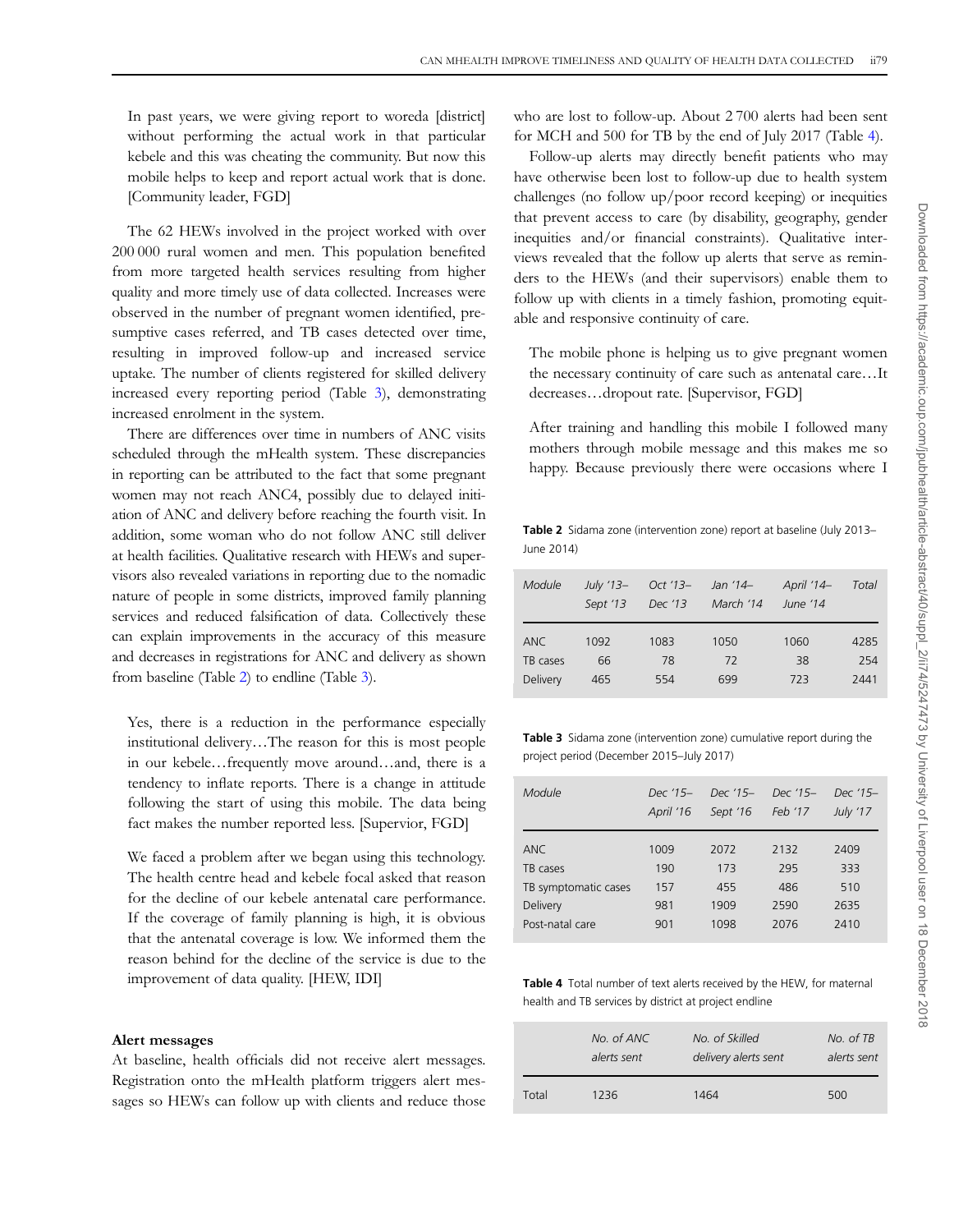forget to follow up of mothers for several reasons. [HEW, FGD]

They are identifying pregnant women and are feeding the data easily, it eases their work burden and we are following pregnant women to get continuity of care. [Community leader, FGD]

Conversely, this method of active follow-up can lead to ethical dilemmas. For example, clients may have reasons for not wanting to follow an approved course of action (e.g. giving birth in a delivery centre), which should be understood, discussed and respected. HEWs need to be appropriately supported in these situations.

Reflections from the iterative learning process revealed that during the reporting period, HEWs' capacity to use the software improved. Taking a step back, it is important to explore if and how supplying mHealth technology to the allfemale HEW cadre poses ethical issues, including putting them at risk of assault, theft or placing additional professional burdens (e.g. workload).

#### HEWs' experiences

#### Smartphones as a support

From qualitative interviews the main benefits for the HEWs pertain to skill building and increased respect from community members. Overall, HEWs viewed the technology as an aid to their work; enhancing accuracy of reporting, motivation, skill-building and confidence and support via the SMS reminders.

I became motivated. For example, previously if data of particular mother registered and reported once in a month, but now it helps us to follow up the mothers as TB cases [so] they do not miss their appointment date. [HEW, IDI]

[The phone] is good to work. For example, I may miss the appointment date of pregnant woman when I have work burden…but the mobile reminds me by the alarm… [HEW, IDI]

The intervention has also provided an opportunity to upgrade HEW skills and knowledge. Those with a smartphone at the health post reported increased participation in district level meetings, compared to control districts. These consequences may indirectly benefit individual HEWs' career advancement opportunities as further training is offered to best performers, however, we were unable to measure this impact.

For example, I have gained knowledge on the mobile and it makes me able to do quality work and this increased my participation in different meetings. [HEW, IDI]

HEWs—regardless of phone ownership—reported receiving recognition from the community. However, one HEW reported that with this comes more expectations from the community. This requires exploration; the technology may add additional pressure, such as stress from feeling unable to meet expectations, and increased workload for HEWs.

#### Ethical concerns for HEWs

The phones were only given to one HEW per health post to avoid duplication of data, however, only one participant reported understanding this to be the reason for this allocation. HEWs who did not receive phones felt discouraged that they were not upgrading their skills in the same way: despite taking part in the initial training, they did not have opportunity to practice using the phones.

The organization provided the phone for routine work but she considers it as her own property since it was given free of charge. I am identifying pregnant women using the phone, but I am not practicing on it. [HEW, IDI]

Supervisors also suggested this could lead the HEWs without the phone evading mHealth related reporting, which may inadvertently add to the workload of the HEW with the smartphone, and cause tensions.

Since the other HEW is observing her colleague using [the phone] for purposes other than routine work she may not have good feeling. The one who doesn't have the phone thinks that other HEW may get incentives…[and] may consider herself as inferior to her colleague and she might also say the mobile health issues are not my concern. [Supervisor, FGD]

Notwithstanding this, most participants did not report problems working together and some reported relying on their supervisors to help fill in any skill gaps with regards to using the technology.

One area of consideration that will need to be addressed if the technology is rolled out across all essential health packages is the duplication of tasks. Participants reported that they must spend time inputting the data into the phones in addition to fulfilling paper-based reporting duties. Others however expressed that this additional work burden was acceptable given the benefits to community members and themselves.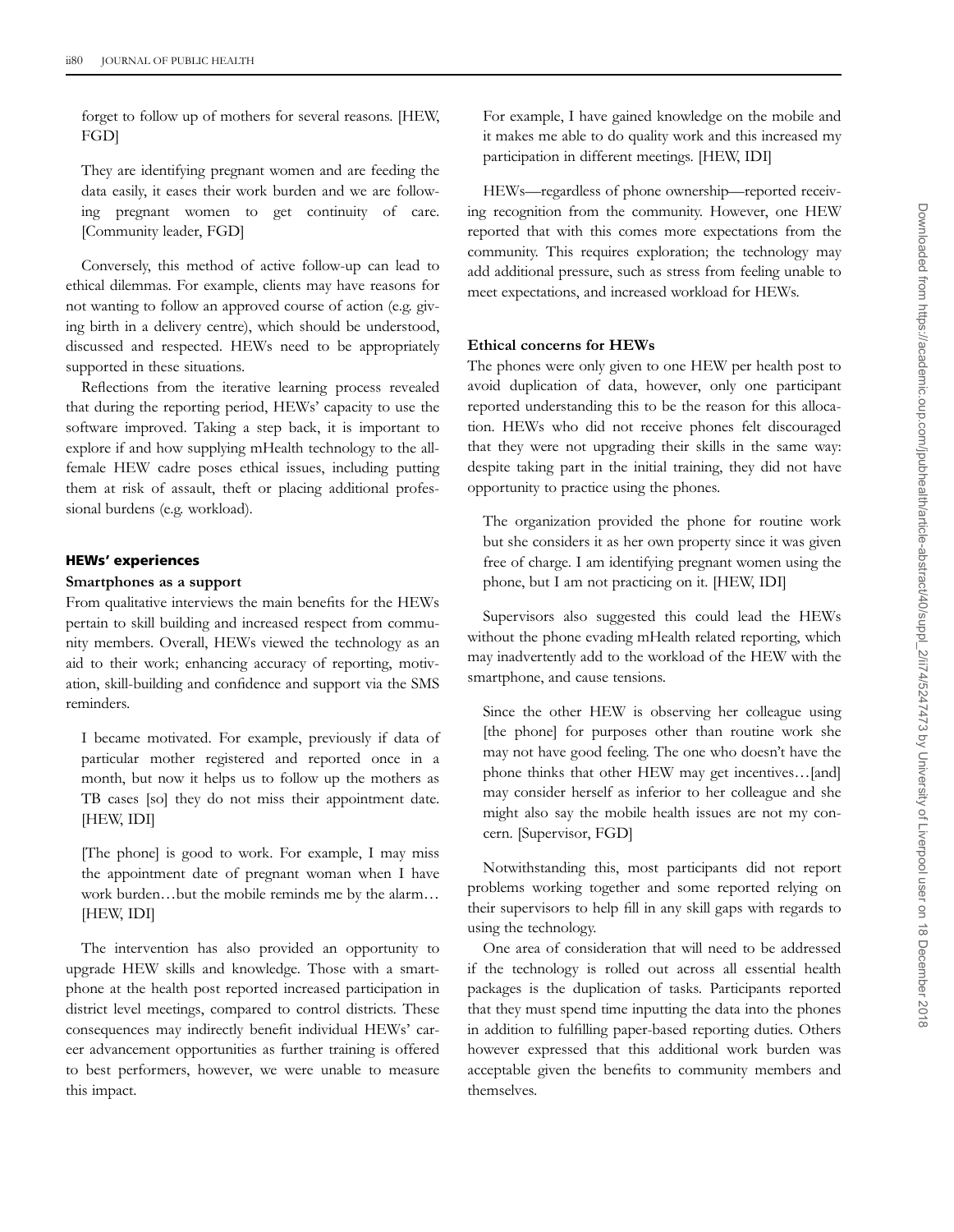R2:… we are supposed to register information in mobile and this caused too much work burden as it takes time to feed information both in mobile and register. I consider it as simply a fashion but not to help community…I feel it added only work burden as we [only] register 10–15 mothers in daily basis.

R3: Even though it causes work burden; it is important as we are helping the mothers through it. [HEWs, FGD]

## **Discussion**

#### Main finding of the study

Results from this study show that integrating an mHealth solution, with a strong engagement and support strategy, can improve the quality and timeliness of data collection by HEWs for MH and TB in Sidama Zone. The decision to involve HEWs, their supervisors, as well as focal points at health centres, district and zonal levels, allowed the intervention to examine different forms of accountability that can be strengthened through improved data collection, management and use. For example, use of alert messages and related follow up activities by HEWs strengthened accountability to the community; greater communication and support between HEWs and their supervisors strengthened bi-directional accountability; and engaging with decision-makers at different levels of the health system strengthened their ability to use data to improve accountability of planning activities.

The mobile HMIS improved the completeness and quality of data in the intervention areas. HEWs using the system felt a greater sense of opportunity and power to serve their clients better, as well as additional responsibility to manage their time, workload and the smartphones. Findings also pointed to the need for continued attention placed to the ethical dimensions of distributing smartphones, understanding the socio-cultural, gender and financial implications of their use, and reconciling active follow-up of clients with respectful means to understand reasons for non-adherence.

The Ethiopian HEP has been designed to support and strengthen the equity and reach of the health system and is widely heralded as a successful approach.<sup>[2](#page-8-0)</sup> The HEWs who were using the mobile HMIS were overall very positive about the impact of mHealth on their work, the skills they had developed, their relationships with the community and in their ability to appropriately follow-up with patients.

#### What is already known on this topic

The intervention introduced a new approach to data capture, data flow and data sharing at different levels of the health system. This inevitably produces some teething challenges and support and follow-up was required. Existing literature demonstrates that technologies are embedded within existing social, cultural, economic and political structures.<sup>14,[15](#page-9-0)</sup> MHealth interventions require changes in the behaviours of service providers (HEWs) and their patients (community members).<sup>[15](#page-9-0)</sup> These changes are driven by social, cultural and environmental factors and as such, they require careful sensitization and customization to have the intended positive impacts.

Research on CHWs' use of mHealth tends to focus on health outcomes or health system benefits of pilot initia-tives.<sup>[16](#page-9-0)–[19](#page-9-0)</sup> To this end, mHealth has been piloted for use with HEWs and midwives as a data collection tool in Northern Ethiopia.<sup>[20](#page-9-0)</sup> Reporting on their intervention, Little et al. found an improvement in the access of data and that ownership of smartphones is a strong motivator for  $HEWs.<sup>21</sup>$  $HEWs.<sup>21</sup>$  $HEWs.<sup>21</sup>$  Echoing a sentiment that was also expressed by some HEWs in our study area, a systematic review by White et  $al^{18}$  $al^{18}$  $al^{18}$  also found that mobile HMIS that do not allow CHWs to leave blanks in registration forms do not speed up data entry and rather, add to CHWs work burden as they are forced to be more thorough.

#### What this study adds

MHealth is arguably an important approach to supporting and empowering HEW to better provide integrated services and feed information and priorities from communities into decision making processes. However, the experiences of the HEWs and the technology influences on their workload and experiences has been less well examined. Our findings highlight that HEWs have the technical capacity to use electronic data capturing mechanisms to improve client follow-up, but that consideration should be given to addressing the ethics and equity of mHealth interventions to better support HEWs. Firstly, efforts are required to ensure mHealth reduces rather than increases workload of HEWs. In this case the mHealth process focused on two priority health areas only rather than the 16 health packages within the remit of HEWs. Hence, they had to simultaneously use mHealth and paper-based reporting. Future steps to expand mHealth across the whole package of work should alleviate this burden. Other challenges in the project related to only one of a pair of HEW situated at the health post receiving a phone. Again, where possible, ensuring all HEWs are appropriately equipped, so they have an opportunity to practice their training and build their skills, would ensure the benefits are appropriately shared. Clear follow up training and shared agreements on what to do in the case of theft or loss or leaving the role of HEW, that do not penalize HEWs is necessary.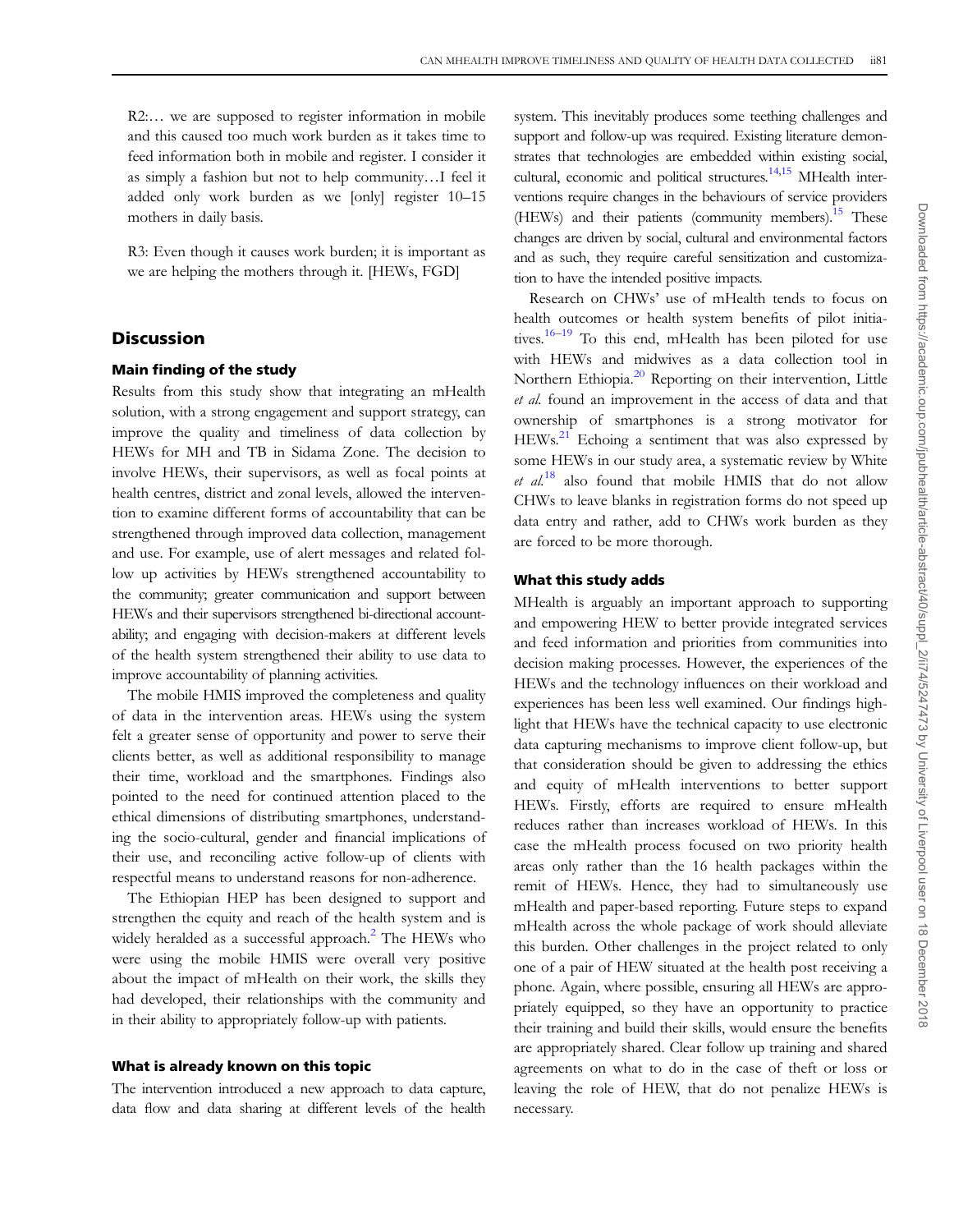#### <span id="page-8-0"></span>Limitations of this study

This article summarizes results from a mixed method process evaluation. It captured data and perspectives in real time, which limited its ability to adopt a long-term perspective. We do not yet know how, or if, the mHealth process will be sustained through time or what its implications may be on responsive planning and governance. Ensuring ongoing process evaluation using both quantitative data, and the qualitative perspectives of the HEWs (and the health systems and communities they serve) will continue to be important to ensure equity and ethics are meaningfully considered and addressed.

The intervention was also implemented on a relatively small scale, for only two of the 16 essential package areas. As such, while the ongoing paper-based reporting is required, we cannot get a true sense of how the mHealth technology may support HEWs if it was rolled out. Finally, problems related to power failure and connectivity varied by district and not all districts began the intervention at the same time and with equal intensity, which resulted in variations in data collection, reporting and use. As a result, effective comparisons could not be made. Further collaboration with the Ethiopian government, who dominate the telecommunications market in Ethiopia, to improve the network coverage would greatly improve the efficiency of this project and help ensure successful scale-up.

## Conclusion

The mobile HMIS has improved the quality and timeliness of data flow and the responsiveness and impact of the health system. Female HEWs in Ethiopia play a critical interface role between the health system and rural communities. Providing them with smartphones and a responsive mHealth platform, along with focused training and supportive supervision, has enabled this important cadre of health workers to use new technologies and build skills that are positively impacting delivery of health services in their communities. HEWs face large workloads, as is common with many close-to-community providers and we need to do our best to ensure that this new technology supports them in their workload and interactions with community members rather than bring new burdens. An equity and ethics lens is critical for mHealth technology to ensure that new approaches appropriately support staff whose job it is to use these new technologies; and result in better services to the communities they serve.

#### Supplementary data

Supplementary data are available at the Journal of Public Health online.

## Acknowledgements

We would like to thank Yamrot Haile for conducting the interviews as well as the HEWs, health workers and supervisors who contributed to the success of the project. We would also like to thank Chaitali Sinha and Anne-Marie Schryer for their comprehensive review of the article and insightful comments.

## Funding

This work was supported by the International Development Research Centre Grant: 106229-013.

## References

- 1 Wang H, Tesfaye R, Ramana GNV et al. Ethiopia Health Extension Program: An Institutionalized Community Approach for Universal Health Coverage. Washington: The World Bank, 2016.
- 2 Yassin MA, Datiko DG, Tulloch O et al. Innovative communitybased approaches doubled tuberculosis case notification and improve treatment outcome in Southern Ethiopia. PLoS One 2013; 8(5):e63174.
- 3 Kok MC, Kea ZA, Datiko DG et al. A qualitative assessment of health extension workers' relationships with the community and health sector in Ethiopia: opportunities for enhancing maternal health performance. Hum Resour Health 2015;13(1):1-12.
- 4 Naimoli JF, Frymus DE, Wuliji T et al. A community health worker 'logic model': towards a theory of enhanced performance in lowand middle-income countries. Hum Resour Health 2014;12:56.
- 5 Kok MC, Dieleman M, Taegtmeyer M et al. Which intervention design factors influence performance of community health workers in low- and middle-income countries? A systematic review. Health Policy Plan 2015;30(9):1207-27.
- 6 Dusabe-Richards JN, Tesfaye HT, Mekonnen J et al. Women health extension workers: capacities, opportunities and challenges to use eHealth to strengthen equitable health systems in Southern Ethiopia. Can J Public Health 2016;107(4-5):e355-61.
- 7 Ethiopia FDRo. The 2017 Voluntary National Reviews on SDGs of Ethiopia: Government Commitments, National Ownership and Performance Trends. Addis Ababa: National Plan Commission, 2017.
- 8 Grantmakers in Health. Examining e-health. Issue Brief (Grantmakers Health) 2002;14:1–28.
- 9 Ethiopian FMoH. Ethiopian National eHealth Strategic Report. Addis Ababa; 2014.
- 10 Datiko DG, Yassin MA, Theobald SJ et al. Health extension workers improve tuberculosis case finding and treatment outcome in Ethiopia: a large-scale implementation study. BMJ Glob Health 2017; 2(4):e000390.
- 11 Dimagi. [cited 2019 27th September]. [https://www.dimagi.com/](https://www.dimagi.com/commcare/) [commcare/](https://www.dimagi.com/commcare/)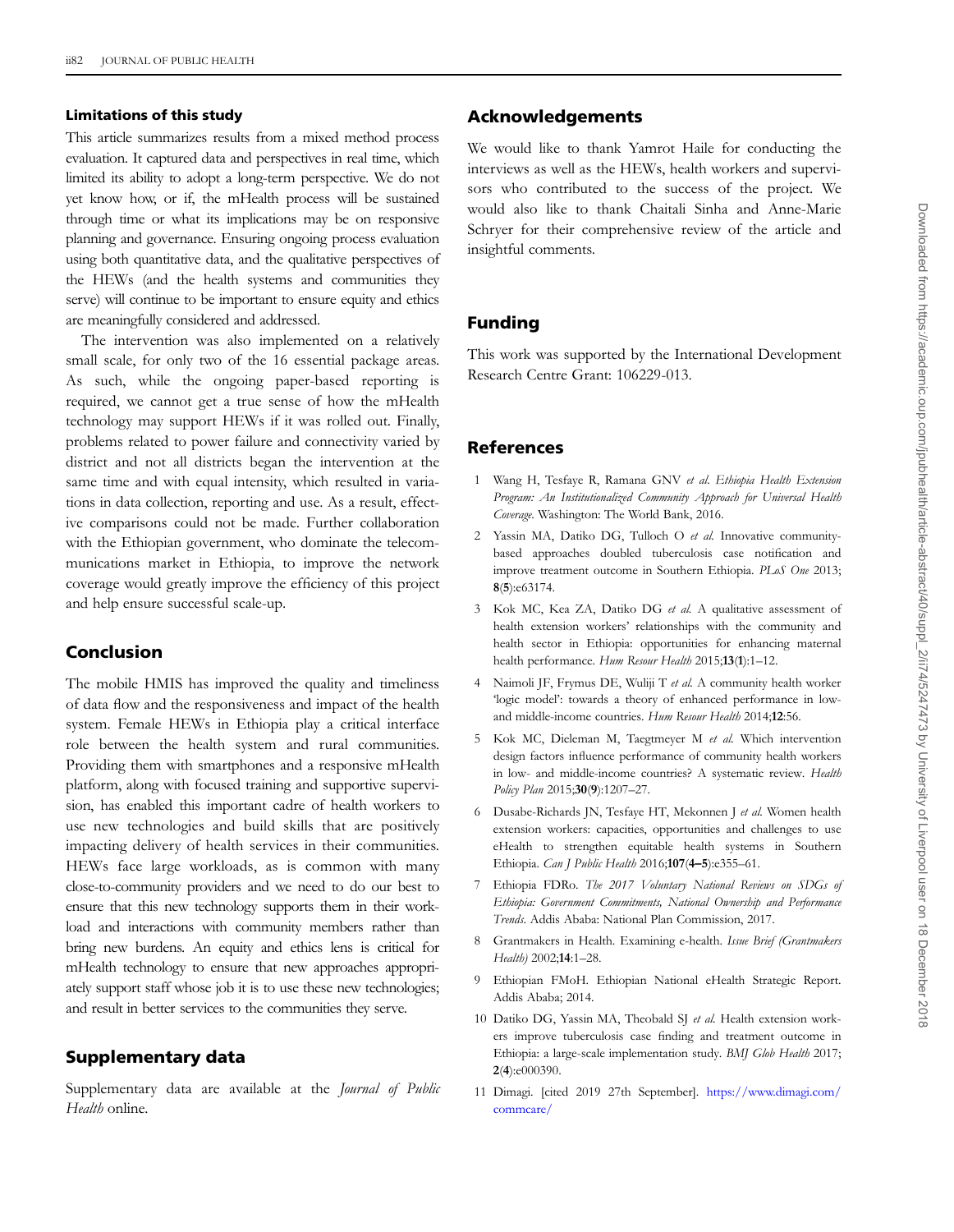- <span id="page-9-0"></span>12 Ritchie J, Lewis J. Oualitative Research Practice: A Guide for Social Science Students and Researchers. London: Sage, 2003.
- 13 Ritchie J, Spencer L. Qualitative data analysis for applied policy research by Jane Ritchie and Liz Spencer. In: Bryman A, Burgess RG (eds). Analyzing Qualitative Data. London: Routledge, 1994, 173–94.
- 14 Pinch TJ, Bijker WE. The social construction of facts and artefacts: or how the sociology of science and the sociology of technology might benefit each other. Soc Stud Sci 1984;14(3):399-441.
- 15 Maar MA, Yeates K, Perkins N et al. A framework for the study of complex mHealth interventions in diverse cultural settings. JMIR Mhealth Uhealth 2017;5(4):e47.
- 16 Källander K, Tibenderana JK, Akpogheneta OJ et al. Mobile health (mHealth) approaches and lessons for increased performance and retention of community health workers in low- and middle-income countries: a review. J Med Internet Res 2013;15(1):e17.
- 17 Agarwal S, Perry HB, Long LA et al. Evidence on feasibility and effective use of mHealth strategies by frontline health workers in developing countries: systematic review. Trop Med Int Health 2015; 20(8):1003–14.
- 18 White A, Thomas DS, Ezeanochie N et al. Health worker mHealth utilization: a systematic review. Comput Inform Nurs 2016;34(5):206–13.
- 19 Braun R, Catalani C, Wimbush J et al. Community health workers and mobile technology: a systematic review of the literature. PLoS One 2013;8(6):e65772.
- 20 Little A, Medhanyie A, Yebyo H et al. Meeting community health worker needs for maternal health care service delivery using appropriate mobile technologies in Ethiopia. PLoS One 2013;8(10):e77563.
- 21 Baqui AH, Rosecrans AM, Williams EK et al. NGO facilitation of a government community-based maternal and neonatal health programme in rural India: improvements in equity. Health Policy Plan 2008;23(4):234–43.

## Appendix

## Appendix 1: Further information on process evaluation:

The project staff conducted regular supportive supervision to the districts, health centre, health posts and households to ensure successful implementation of the project and learn from the implementers about the contribution of the project to improve the health system. This provided for further process evaluation through the following channels:

- Training and sensitization workshops were conducted with key stakeholders to create awareness of the project and its potential to improve health service delivery. Training was also conducted with HEWs and health staff on HMIS.
- Regular supportive supervision of HEWs was conducted by project staff on a weekly basis alongside a review of their activities. The forum was meant to discuss the implementation and use of mobile phones, performance and challenges encountered. In addition, the enrolment of patients and clients to care was monitored in the community and follow up plan was designed to improve the project implementation.
- Ongoing stakeholder meetings occurred throughout project period (20× catchment health centre meetings, 2× district meetings, 2× province meetings and 2× national level meetings) to enable experience-sharing, debates and discussions on the use of mobile phones to support health care; further customization of the results and lesson learned and provided fora to discuss future directions on the utilization of mHealth on other health care activities.
- HEW meetings were held within districts to ensure HEWs were given opportunity to share their experiences in a comfortable environment. The meetings occurred over twenty times throughout the course of the project with the aim of:
	- (a) Evaluating each district's mHealth activities.
	- (b) Sharing knowledge and experience of mHealth activities.
	- (c) Provide explanation for, or fill any gaps in data collection.
	- (d) Evaluate the strengths and weaknesses of mHealth activities for each district.
	- (e) Check the performance of district supervisors.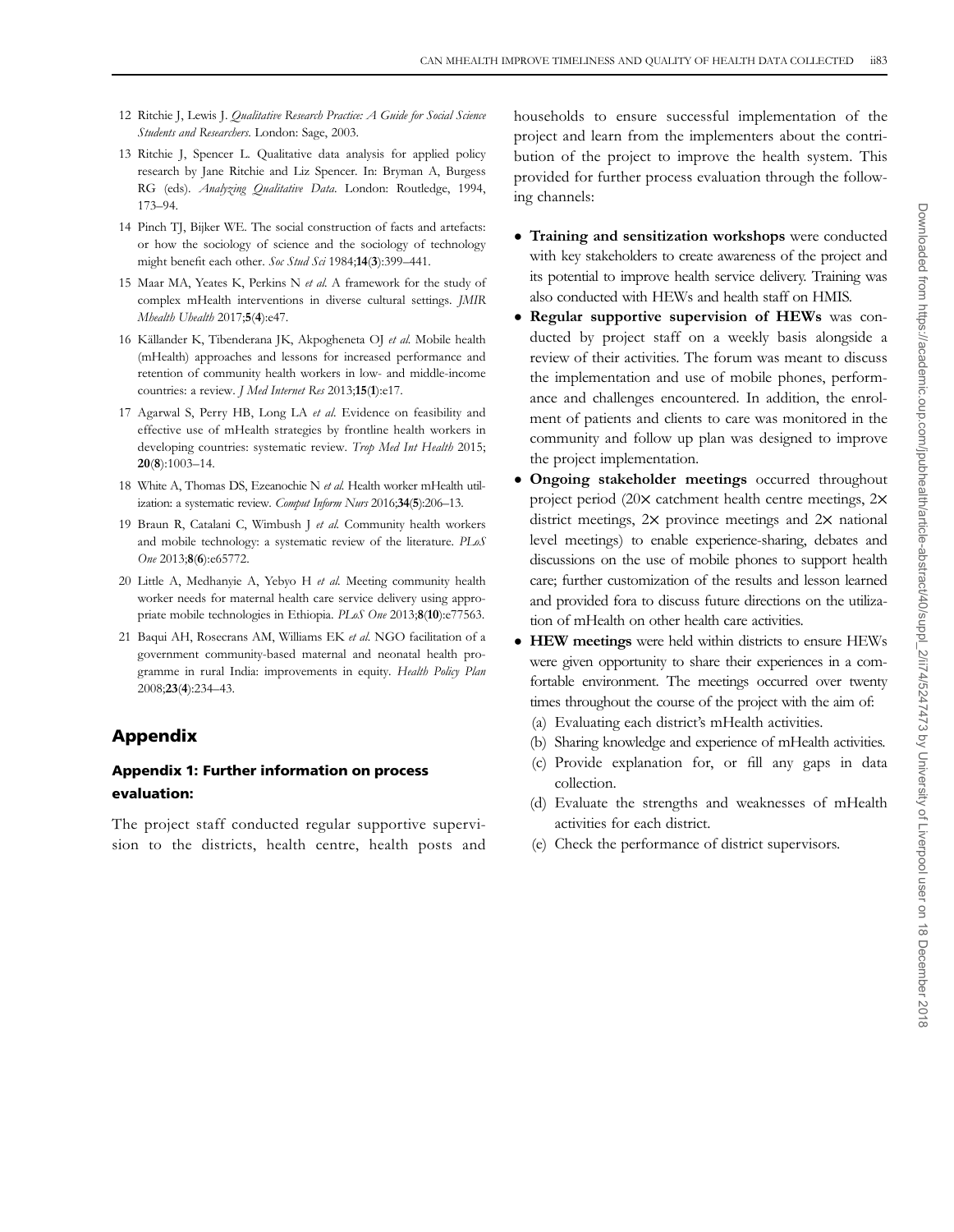## <span id="page-10-0"></span>Appendix 2: Platform of data generation



HC - health centre; PHC - Primary Health Car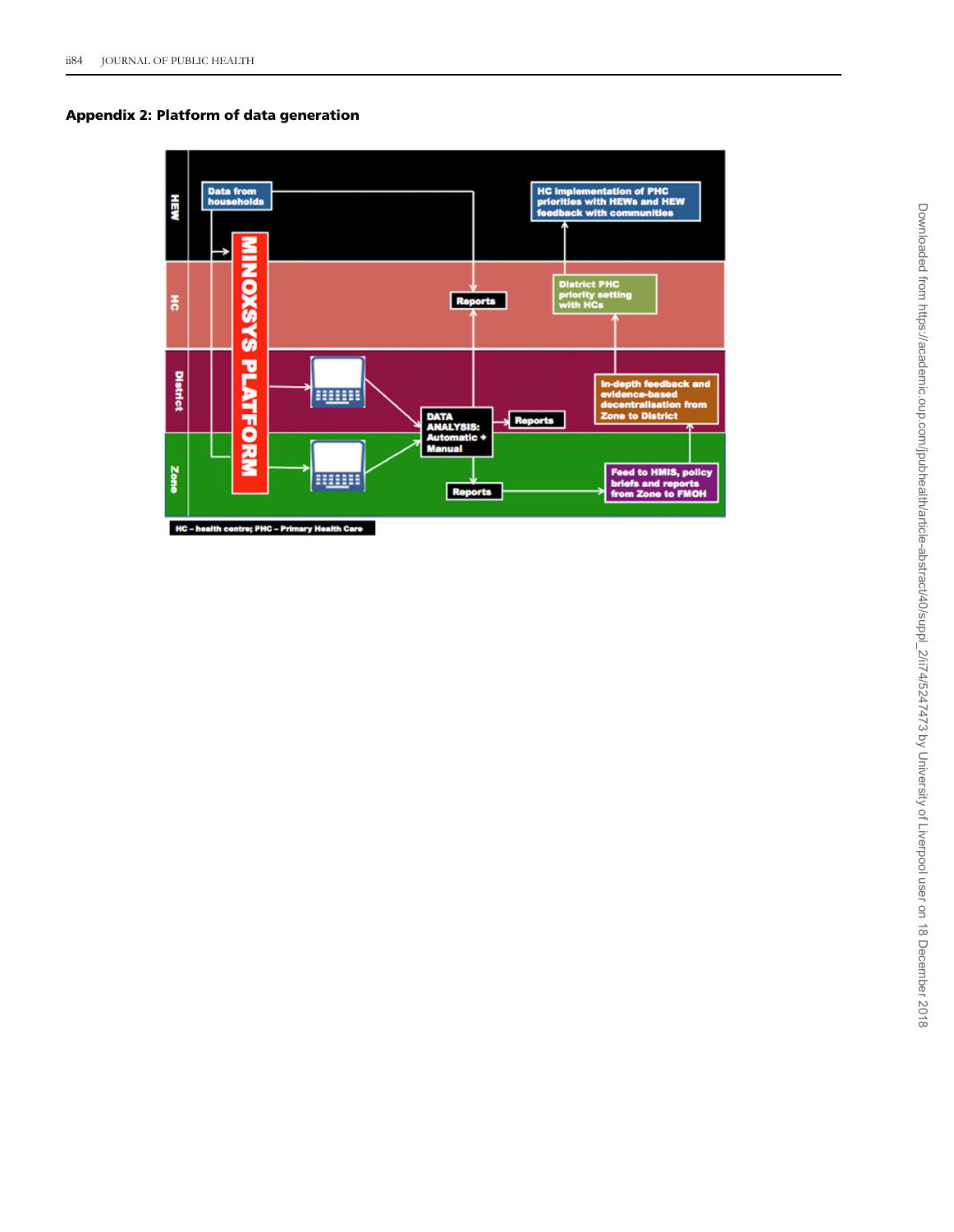## <span id="page-11-0"></span>Appendix 3: Information flow for the Health Extension Programme



Information flow Mapping-HEP Ministry of Health of Ethiopia